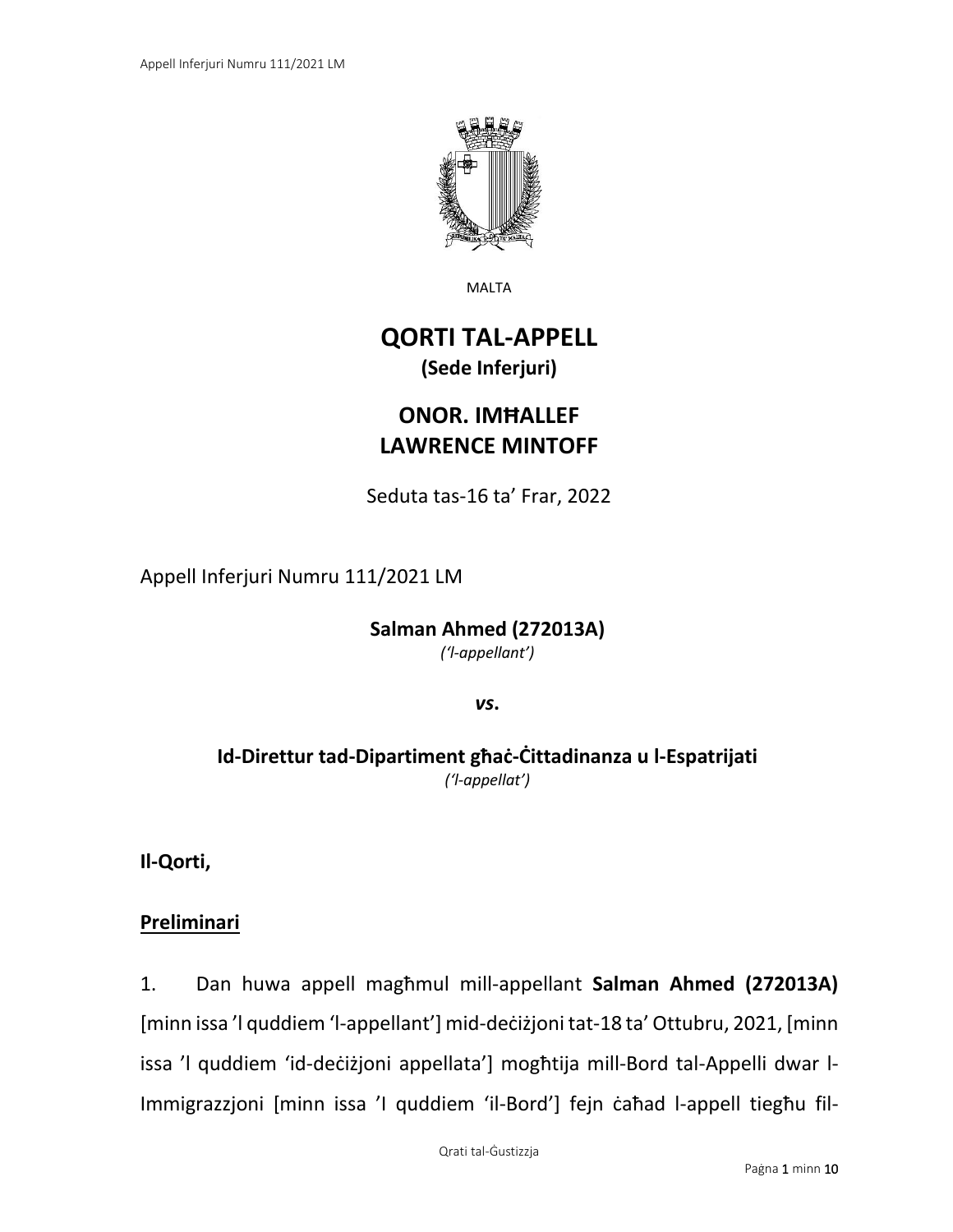konfront tad-**Direttur tad-Dipartiment għaċ-Ċittadinanza u u l-Espatrijati** [minn issa 'l quddiem 'id-Direttur appellat'].

#### **Fatti**

2. Il-fatti tal-każ odjern jirrigwardaw l-applikazzjoni tal-appellant għal permess uniku fir-rigward ta' residenza u xogħol, li ġiet miċħuda mill-Aġenzija Identità Malta [minn issa 'l quddiem 'l-Aġenzija'] għar-raġuni li *"...your prospective employer failed to provide the necessary requested feedback".* 

#### **Mertu**

3. L-appellant istitwixxa proċeduri ta' appell quddiem il-Bord fil-21 ta' Mejju, 2021 għar-revoka ta' din id-deċiżjoni stante n-nullità tagħha, preliminarjament għaliex (a) l-imsemmija deċiżjoni kienet ġiet notifikata lillprinċipal prospettiv u mhux lill-appellant; (b) l-applikant ma kienx ġie nfurmat bil-miktub li kien hemm xi dokumentazzjoni jew informazzjoni nieqsa, u ma ngħatax żmien raġonevoli sabiex jissottometti tali dokumentazzjni jew informazzjoni; (ċ) ir-raġuni mogħtija kienet waħda wisq ġenerika; u fil-mertu (d) huwa kien infurmat mill-prinċipal prospettiv li dak mitlub kien ġie sottomess lil Jobsplus.

4. Id-Direttur appellat wieġeb fil-21 ta' Lulju, 2021 fejn issottometta li ddeċiżjoni tiegħu kellha tiġi kkonfermata għar-raġunijiet li huwa fisser fir-risposta tiegħu.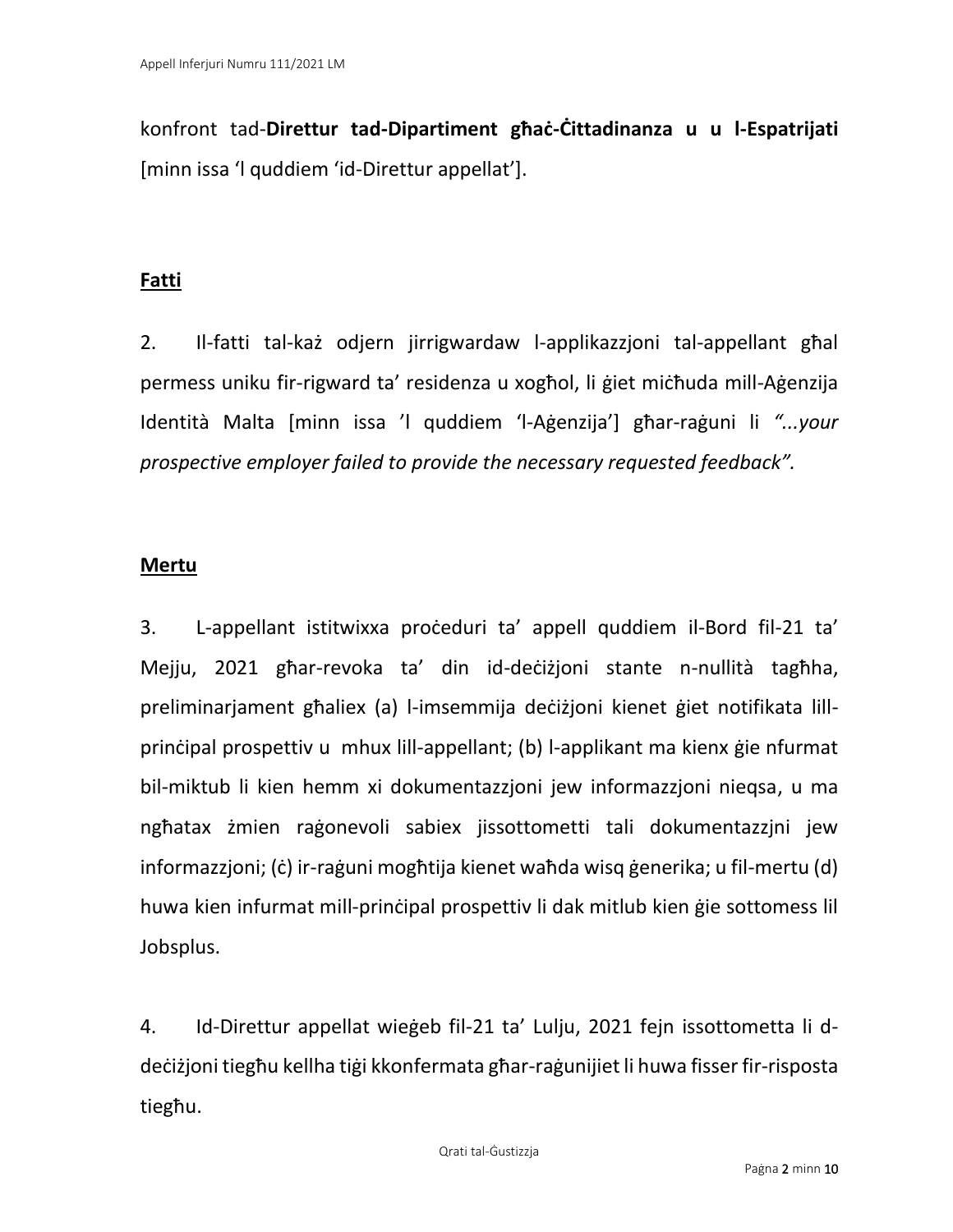# **Id-deċiżjoni appellata**

5. Il-Bord wasal għad-deċiżjoni appellata wara li għamel is-segwenti konsiderazzjonijiet:

#### *"Facts of the case*

*A still abroad single permit application was filed on behalf of the appellant by appellant's prospective employer. In actual fact application indicated to the stakeholders a local email address, which email address was also used as a means of correspondence between the stakeholders and appellants prospective employer. In his appeal appellant states that Identity Malta Agency breached regulation 16 of S.L. 217.17 when it failed to notify appellant in writing requesting him to present missing documents required for the continuation of the processing of his application. Appellant is requesting the Immigration appeals Board to declare null Identity Malta's decision of the 19th May, 2021.*

*With all due respect, the Immigration Appeals Board does not agree with such reasoning. It has resulted that throughout the whole process it was the appellants prospective employer the person indicated by appellant himself who was communicating with the stakeholders. In his application, which was endorsed by his prospective employer, appellant indicated and instructed stakeholders to communicate with his prospective empoyer by indicating a local email address. Now that appellant was informed that his application has been rejected, appellant invokes nullity of the whole process.*

*It was the appellants prospective employer who throughout the whole process of the application the person with whom one of the stakeholders was corresponding in order to obtain all required documents for the processing of the said application. In actual fact prospective employer has presented email correspondence exchanged with the relevant stakeholders.* 

*In his reply the Director for Citizenship and Expatriates Affairs reiterated that electronic mail was sent using the email address indicated on the application.*

*Article 15 Sub legislation 217.17, states that the Director shall notify the decision on the application to the applicant in writing. In this case who is the applicant, the appellant or the prospective employer who endorsed the application and was the intermediary with whom the stakeholders were communicating. This with the*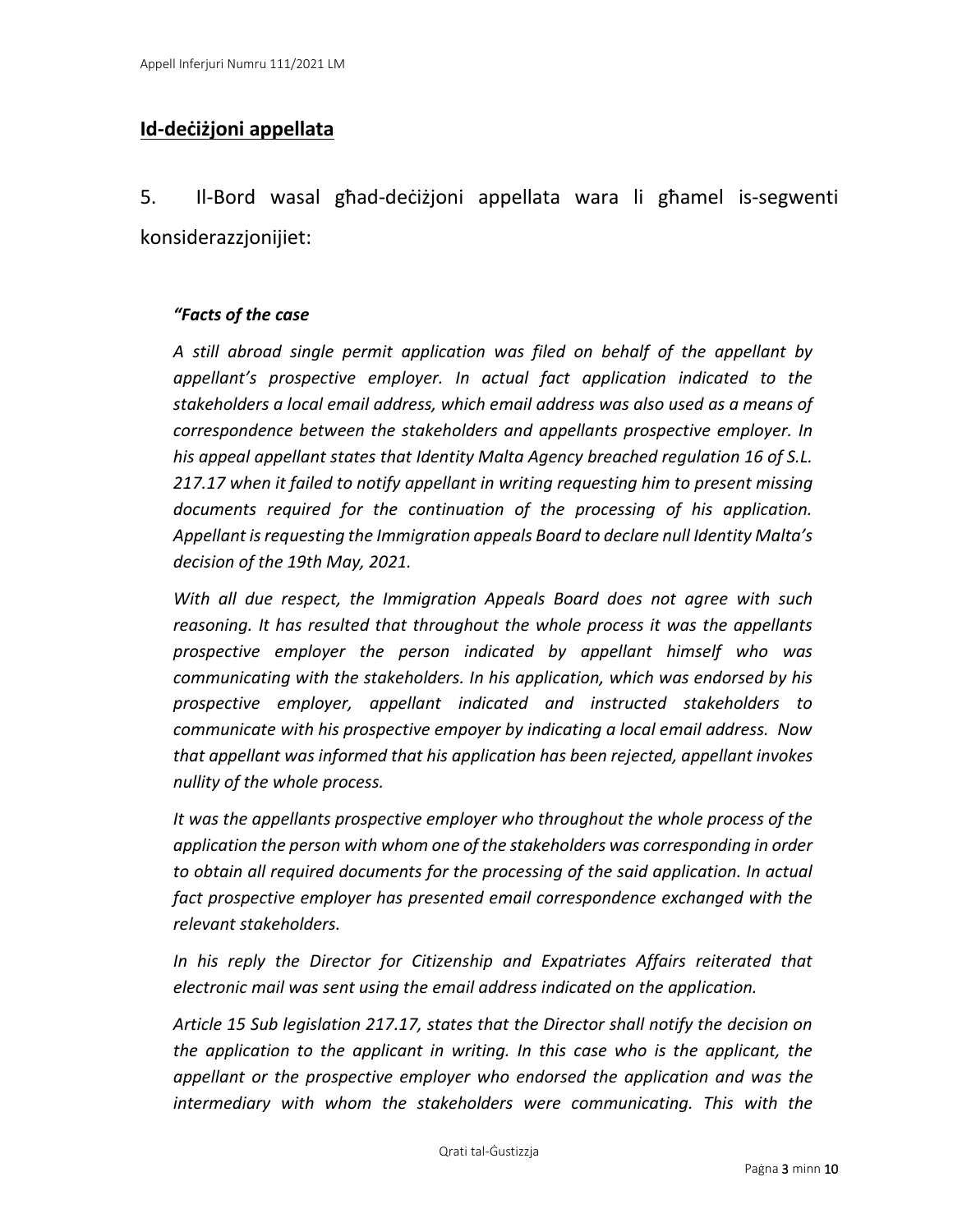*blessing of the appellant who also included his prospective employer's electronic address?*

*Whilst regulation 16(1) continues stating that if the information or documents in support of the application are incomplete, the Director shall notify the applicant in writing of the additional information or documents required, setting a reasonable deadline for the applicant to provide them and, in such case, the time limit referred to in regulation 12 shall be suspended until the Director has received the additional information. Appellants prospective employer was also summoned by appellants legal represented to testify and confirmed that Jobsplus, one of the stakeholders communicated with him via electronic mail (fn. 9 Email sent by Jobsplus on the 23rd of April, 2021) requesting him to submit the missing documents. In their email dated 23rd April, 2021, Jobsplus specifically indicated a time frame, and if documents were not received by the 30th of April, 2021, application would be refused. Documents were received by Jobsplus on the 19th of May, 2012 and for this reason Identity Malta refused said application. Prospective employer's representative answered in the affirmative when asked whether a formal extension to present missing documents was requested. However this was done through a telephone call and not by electronic mail.*

*(2) The Director may reject an application if the additional information or documents referred to in sub-regulation (1) are not provied within the deadline set out in that sub-regulation.*

*In the preamble of EC Directive 2011/98/EU of the European Parliament and of the Council of 13 December 2011 on a single application procedure for a single permit for third-country nationals to reside and work in the territory of a Member State and on a common set of rights for third-country workers legally residing in a Member State, Article 10 of the Directive states that the obligation on the Member States to determine whether the application is to be made by a third-country national or by his or her employer should be without prejudice to any arrangements requiring both to be involved in the procedure. The Member States should decide whether the application for a single permit is to be made in the Member State of destination or from a third country. In cases where the third-country national is not allowed to make an application from a third country, Member States should ensure that the application may be made by the employer in the Member State of destination.*

*In this case application was made by the appellant, endorsed by the employer locally, thus presented by appellants prospective employer and not by the third country national, that is the appellant.*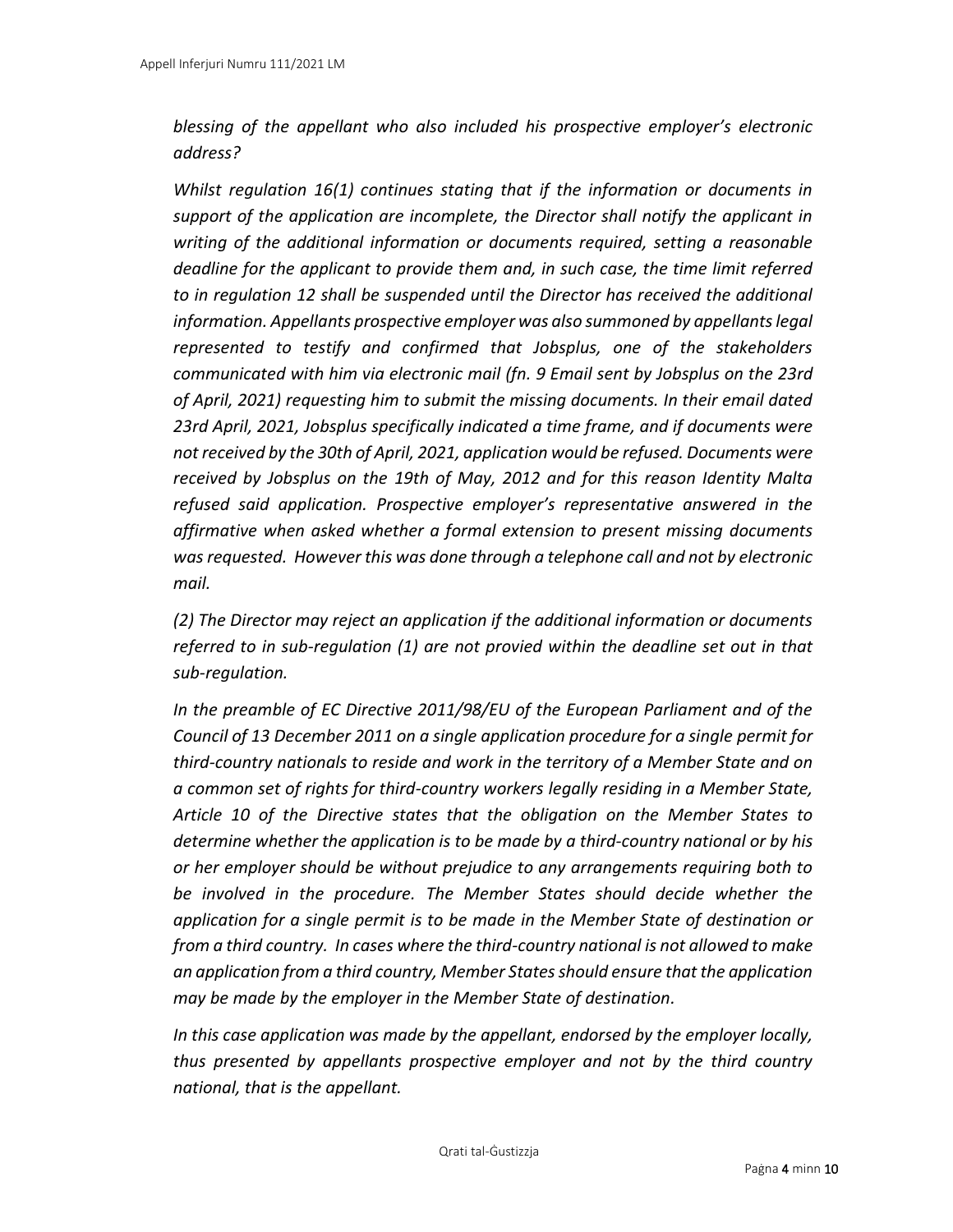*Article 2 paragraph (d) of the Directive refers to* 'single application procedure' *as any procedure leading, on the basis of a single application made by a third-country national, or by his or her employer, for the authorisation of residence and work in the territory of a Member State, to a decision ruling on that application for the single permit.*

*It is very obvious that application was presented by the prospective employer on behalf of the prospective employee, that is the appellant and all subsequent correspondence was done tramite the prospective employer and not the prospective employee".*

# **L-Appell**

6. L-appellant ippreżenta r-rikors tal-appell tiegħu fit-28 ta' Ottubru, 2021 fejn talab lil din il-Qorti sabiex tħassar u tirrevoka d-deċiżjoni appellata u tibgħat l-atti lura quddiem il-Bord sabiex jiddeċiedi t-talbiet tiegħu wara li jkun ikkonsidra s-sentenza tagħha. Jissottometti li l-aggravju ewlieni tiegħu huwa li d-deċiżjoni appellata mhijiex konformi mal-liġi.

7. Id-Direttur appellat wieġeb fil-11 ta' Novembru, 2021 fejn issottometta li l-aggravju tal-appellant mhux mistħoqq għar-raġunijiet li jfisser fir-risposta tiegħu, u għalhekk jikkontendi li l-appell għandu jiġi miċħud.

### **Konsiderazzjonijiet ta' din il-Qorti**

8. Il-Qorti ser tgħaddi sabiex tikkonsidra l-aggravju ewlieni tal-appellant fiddawl ta' dak li ġie deċiż mill-Bord, u dan meħudin in konsiderazzjoni ssottomissjonijiet magħmulin mid-Direttur appellat.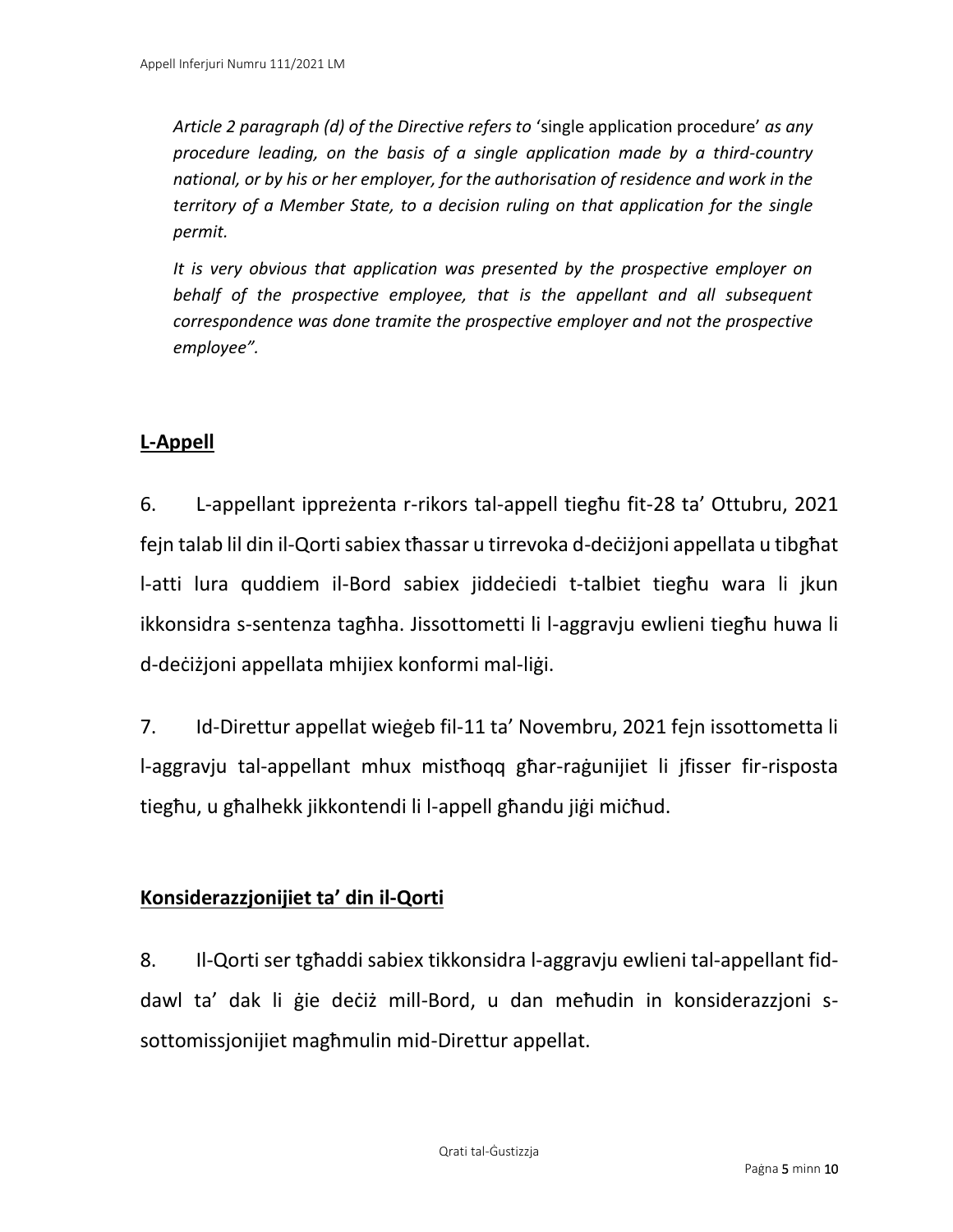9. L-appellant jikkontendi li d-deċiżjoni appellata ma ngħatatx skont il-liġi. Spjega li quddiem il-Bord huwa kien irrileva li kuntrarjament għal dak li jipprovdi r-regolament 15 tal-L.S. 217.17, l-Aġenzija kienet bagħtet id-deċiżjoni tagħha flindirizz tal-prinċipal prospettiv tiegħu, iżda l-Bord għażel li jiċħad l-ilment tiegħu. Jirrileva li l-applikant huwa dejjem l-individwu u għalhekk mhiex magħrufa rraġuni għalfejn l-Aġenzija tippersisti billi tibgħat id-deċiżjonijiet tagħha lillprinċipal prospettiv, meta wara kollox hija jkollha wkoll l-indirizz postali u l*email addresses* tal-individwu. L-appellant jgħid li meta l-Aġenzija tħoss li hija għandha tirrevoka *Single Permit* ta' individwu, hija tibgħat id-deċiżjoni tagħha lill-istess individwu fl-indirizz postali tiegħu hawn Malta u mhux lill-prinċipal tiegħu, li jirċievi biss kopja. Għalhekk jinsisti li l-Bord kien żbaljat fid-deċiżjoni tiegħu anki meta qal fl-aħħar paragrafu tad-deċiżjoni appellata li kien ovvju li lapplikazzjoni kienet ġiet ippreżentata mill-prinċipal prospettivi f'isem lapplikant, u għal din ir-raġuni l-korrispondenza saret mal-istess u mhux malapplikant. L-appellant hawn jagħmel riferiment għas-sentenza ta' din il-Qorti flismijiet **Dragana Stoiljkovic** *vs.* **The Director of the Department for Citizenship and Expatriate Affairs** kif deċiża fil-21 ta' April, 2021 fejn jissottometti li ġie deċiż li l-appell kien null għaliex ma kienx sar mill-appellant personalment, u għalhekk jikkontendi li dak li jgħodd fl-istadju tal-appell għandu jgħodd ukoll flistadju tal-applikazzjoni quddiem l-Aġenzija. Jissottometti li quddiem il-Bord huwa kien ilmenta wkoll kif *Jobsplus* kienet talbet għal aktar informazzjoni jew *feedback,* mhux mingħandu iżda mingħand il-prinċipal prospettiv tiegħu, u dan bi ksur tar-regolament 16 tal-L.S. 217.17. L-appellant jirrileva li dan il-punt kien ġie ndirizzat minn din il-Qorti fis-sentenza tagħha fl-ismijiet **Youssef Farhat** *vs.* **Id-Direttur tad-Dipartiment għaċ-Ċittadinanza u l-Espatrijati** deċiża fit-28 ta'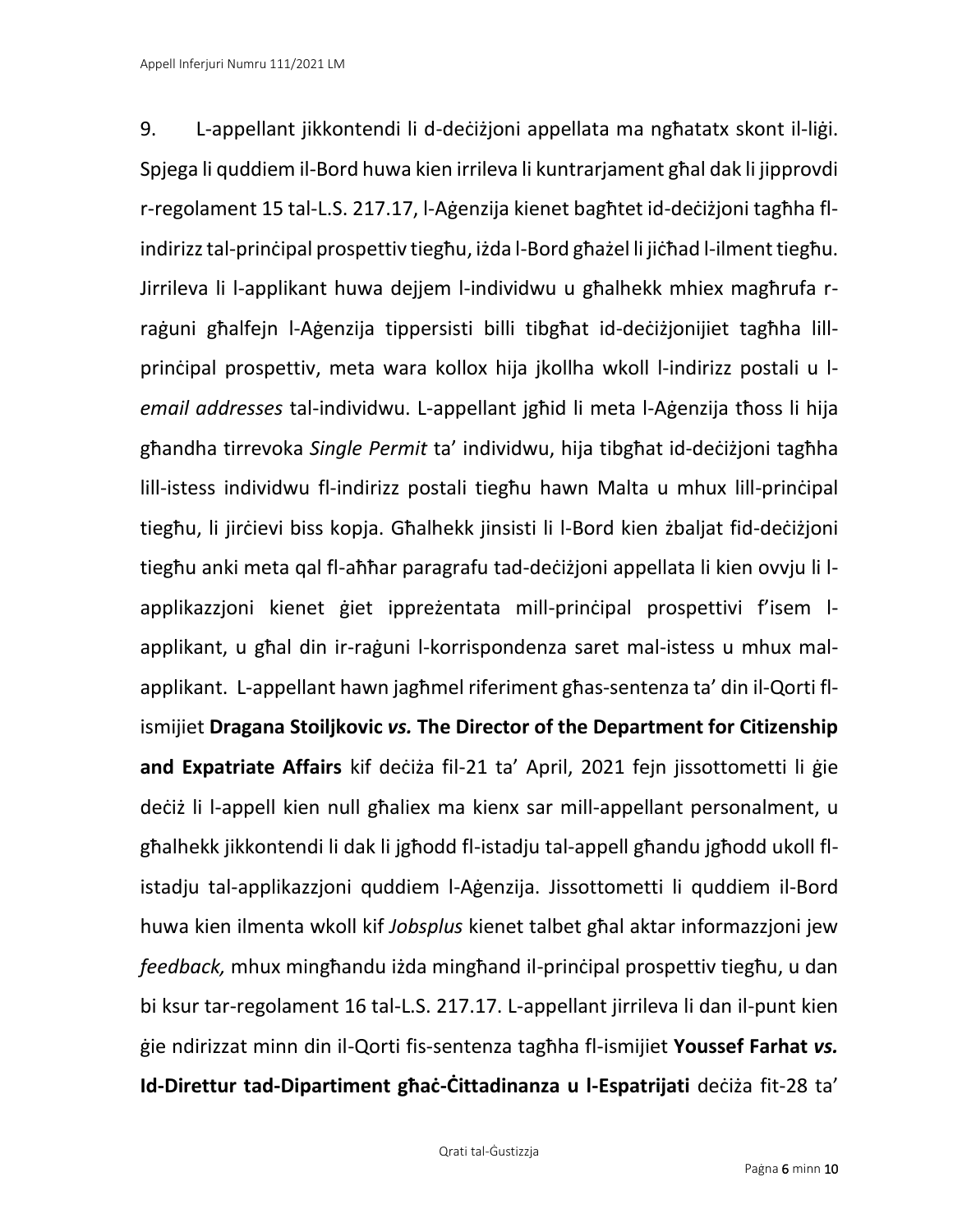Ottubru, 2020. Jagħlaq is-sottomissjonijiet tiegħu billi jgħid li huwa m'għandux jinżamm responsabbli għal xi nuqqasijiet tal-prinċipal prospettiv tiegħu billi jbati l-konsegwenzi.

10. Id-Direttur appellat jibda billi jissottometti li mhux applikabbli rregolament 16 tal-L.S.217.17 għall-każ odjern, għaliex jirrigwarda sitwazzjoni fejn l-applikazzjoni ma tkunx kompleta kif fil-fatt kien hemm indikat fin-nota marġinali ta' dan ir-regolament. Iżda jgħid li fil-każ odjern l-applikazzjoni talappellant kienet kompleta u għall-istess raġuni l-analoġija għas-sentenza ta' din il-Qorti fl-ismijiet **Youssef Farhat** *vs.* **Id-Direttur tad-Dipartiment għaċ-Cittadinanza u l-Espatrijati** kienet skorretta. Fil-fatt fil-każ odjern wara li huwa kien irċieva l-applikazzjoni tal-appellant, kienet saret konsultazzjoni nterna mal-Aġenzija *Jobsplus*fejn din tal-aħħar infurmatu li l-*feedback* mogħti mill-prinċipal prospettiv tal-appellant ma kinitx sodisfaċenti u għalhekk huwa kien irrifjuta lapplikazzjoni *ai termini* tar-regolament 12. Id-Direttur appellat jissottometti li dan ir-regolament ma jirrikjedix li hu jew l-awtorità konċernata jinfurmaw lillapplikant dwar id-diliġenza dovuta li kienet qegħda titwettaq, imma madankollu jgħid li ma kien tressaq l-ebda aggravju fir-rigward ta' dan ir-regolament. Hawn id-Direttur appellat jirrileva li appell minn deċiżjoni tal-Bord jista' jsir biss fuq punti ta' liġi kif jipprovdi s-subartikolu 25A(8) tal-Kap. 217, u dan filwaqt li jagħmel riferiment in sostenn tal-argument tiegħu għall-każistika ta' din il-Qorti u anki ta' Qrati oħrajn. Għalhekk jikkontendi li sa fejn qed jintalab eżami taddeċiżjoni li ttieħdet abbażi tar-regolament 12, l-aggravju mhuwiex ammissibbli. Fil-mertu, id-Direttur appellat jissottometti li l-process ta' diligenza dovuta fleżami u/jew ħruġ ta' permess bħal dak odjern, huwa proċess importanti li jsir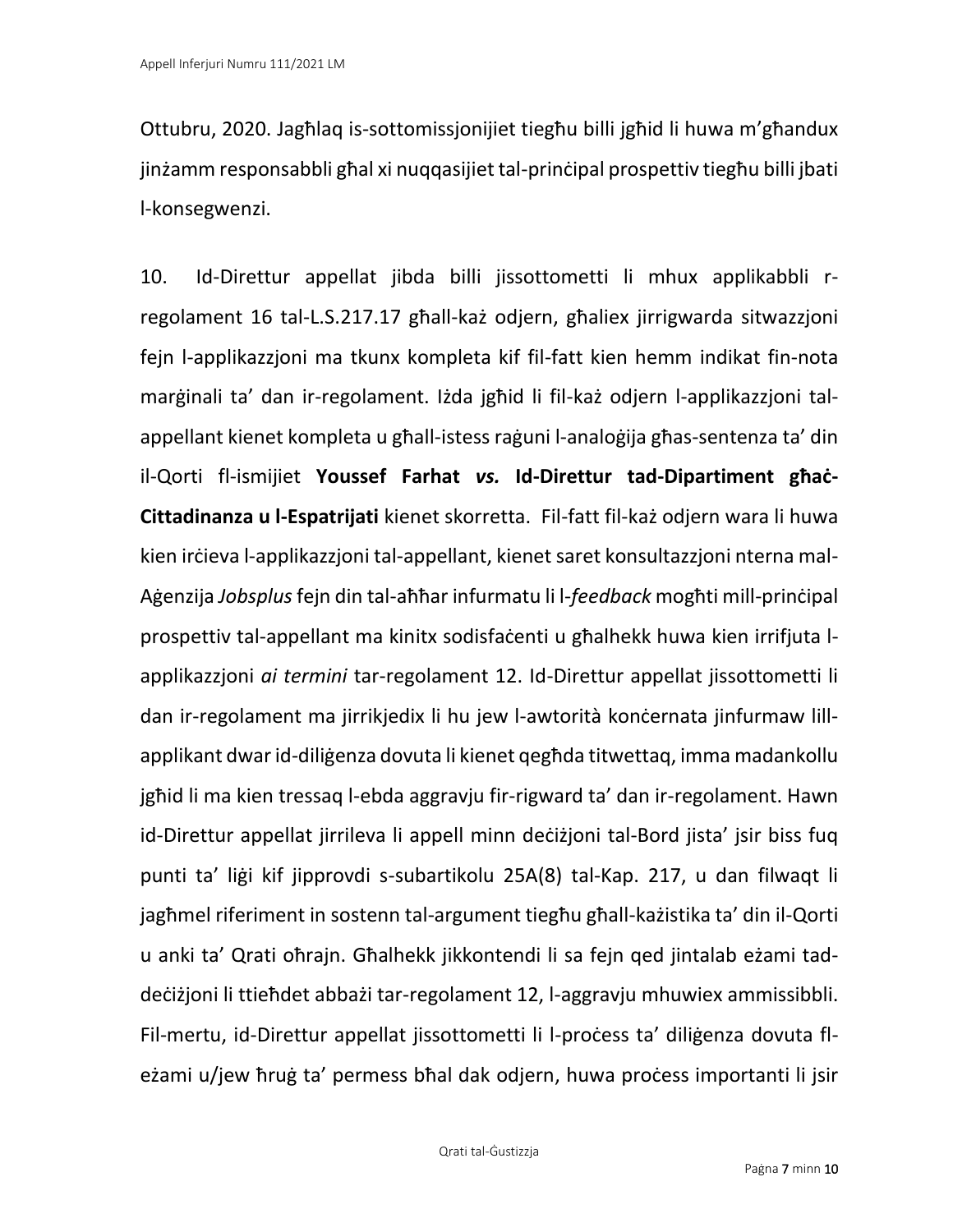bir-reqqa u anki fl-interess pubbliku u nazzjonali, u huwa proprju għalhekk li lleģislatur estenda l-process ukoll fil-konfront ta' awtoritajiet oħra permezz tarregolament 12. Għal dak li jirrigwarda n-notifika tad-deċiżjoni tiegħu, isostni li jirriżulta mill-applikazzjoni stess, li hija l-formola magħrufa bħala *CEA Form C5,* li vera kopja tagħha hu kien qed jannetti mar-risposta tiegħu bħala Dok. Ċ, li lapplikant ma kienx indika indirizz postali billi minflok niżżel *'Unknown'* fejn kien mitlub li jiġi ndikat *'address in Malta'.* Għalhekk id-Direttur appellat jispjega li huwa kien bagħat id-deċiżjoni tiegħu lill-appellant fl-uniku ndirizz postali fejn setgħet intbagħtet, u dan *ai termini* tar-regolament 15 tal-L.S. 217.17. Jirrileva wkoll li lanqas ma jista' jkun mistenni li fir-rigward ta' permess uniku fejn lapplikant jirrisjedi f'pajjiż terz li l-Aġenzija tintalab tibgħat id-deċiżjoni ġewwa Bangladesh jew xi pajjiżi oħra fejn kienet ser tinstab problema bin-notifika. Isostni li huwa biss mistenni li l-Aġenzija taġixxi b'mod raġonevoli u bi prinċipji amministrattivi tajba kif fil-fatt għamlet fil-każ odjern. Għal dak li jirrigwarda rreferenza tal-appellant għas-sentenza ta' din il-Qorti fl-ismijiet **Dragana Stoiljkovic** *vs.* **The Director of the Department for Citizenship & Expatriate Affairs,** jgħid li ma kienx minnu li din il-Qorti kienet għamlet xi konsiderazzjonijiet dwar min jista' iressaq l-applikazzjoni quddiem l-Aġenzija.

11. Il-Bord fid-deċiżjoni appellata mill-ewwel ppronunzja ruħhu li hu ma kienx qed jaqbel mal-appellant li l-Aġenzija kienet kisret id-disposizzjonijiet tarregolament 16 tal-L.S.217.17, meta din ma nfurmatux bil-miktub sabiex jippreżenta xi dokumenti li kienu nieqsa u neċessarja sabiex setgħet tiġi pproċessata l-applikazzjoni tiegħu. Irrileva li kien proprju l-appellant meta ndika ndirizz ta' *email* lokali, li kien ta struzzjonijiet lill-i*stakeholders* sabiex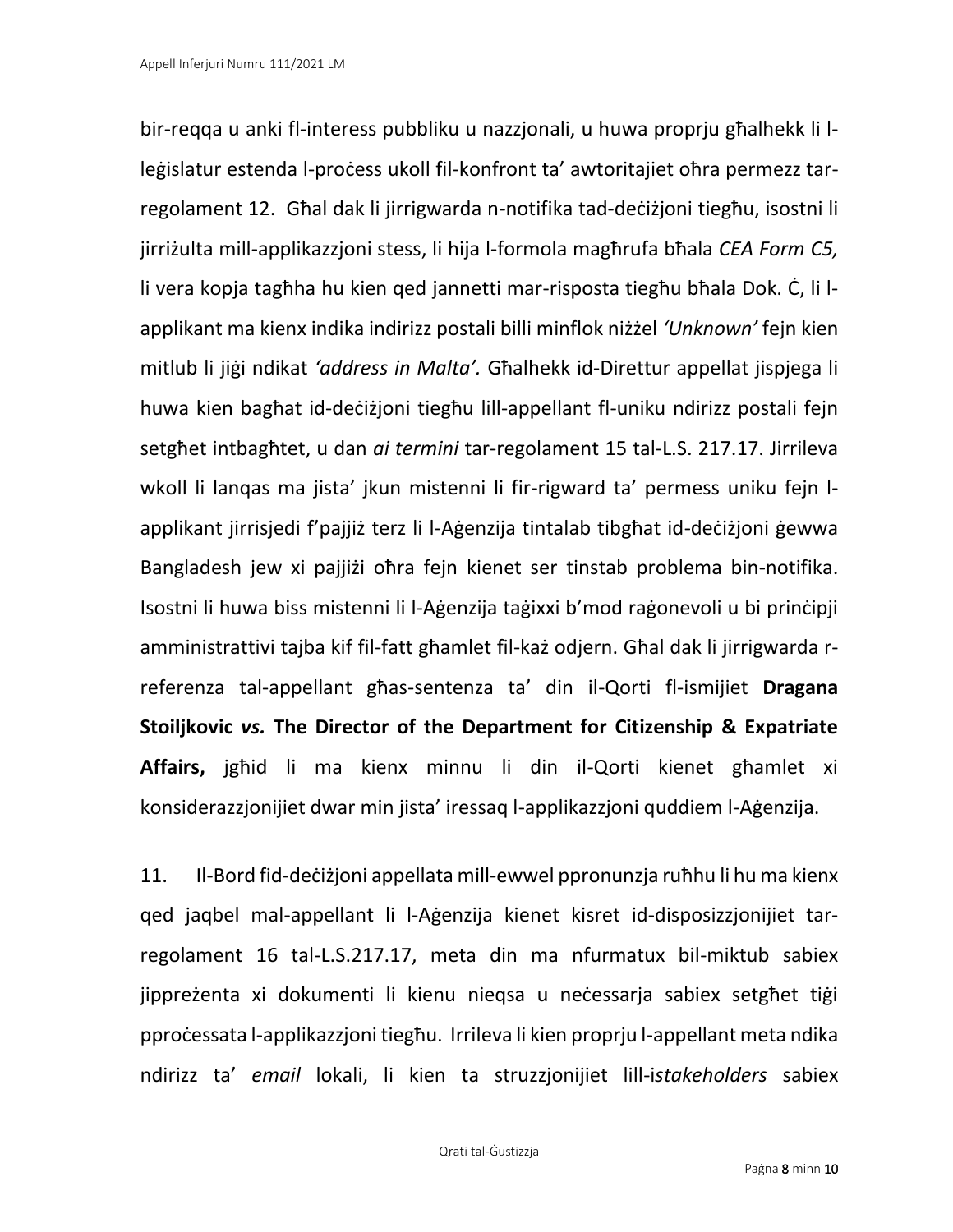jikkomunikaw mal-prinċipal prospettiv tiegħu. Osserva li fil-fatt kien il-prinċipal prospettiv tiegħu li matul il-proċessar tal-applikazzjoni kien ikkomunika ma' wieħed mill-i*stakeholders,* u dan kien ippreżenta korrispondenza permezz ta' *email* mal-i*stakeholders.* Il-Bord irrikonoxxa li r-regolament 15 tal-L.S.217.17 jirrikjedi li d-Direttur appellat għandu jinnotifika d-deċiżjoni tiegħu lill-applikant bil-miktub, iżda għaraf ukoll li kien proprju l-prinċipal prospettiv li approva lapplikazzjoni u li kien l-intermedjarju mal-i*stakeholders* li magħhom kienu qegħdin jikkomunikaw. Il-Bord għamel riferiment għas-subregolament 16(1) u osserva li d-dokumenti mitluba minn Jobsplus kienu ntbagħtu wara d-data stabbilita, u għalhekk l-applikazzjoni kienet ġiet irrifjutata mill-Aġenzija. Hawn il-Bord ukoll ħa konjizzjoni ta' dak li qal il-prinċipal prospettiv tal-appellant li kienet intalbet estensjoni tal-perjodu stabbilit, iżda dan biss permezz ta' telefonata. Il-Bord ħa konjizzjoni ta' dak li tipprovdi għalih id-Direttiva 2011/98/EU tal-Parlament Ewropew u tal-Kunsill tat-13 ta' Diċembru, 2011 firrigward ta' applikazzjoni waħda għal permess uniku fir-rigward ta' residenza u xogħol, u osserva li fejn ċittadin ta' pajjiż terz ma setax jippreżenta lapplikazzjoni tiegħu minn ġewwa pajjiż terz, kellu jiġi assigurat li l-applikazzjoni tista' ssir mill-prinċipal. Jgħid li fil-fatt fil-każ odjern l-applikazzjoni saret millappellant iżda ġiet approvata mill-prinċipal prospettiv tiegħu hawn Malta, u anki ġiet sottomessa minn dan tal-aħħar u għalhekk kull korrispondenza li segwit saret miegħu u mhux mal-impjegat prospettiv.

12. Il-Qorti mill-ewwel tgħid li l-appellant għandu raġun u l-Bord ma seta' blebda mod jinterpreta d-disposizzjonijiet tar-regolament 15 tal-L.S.217.17 kif għamel. Tikkonsidra li huwa minnu li l-appellant ma niżżel l-ebda indirizz fis-*CEA*